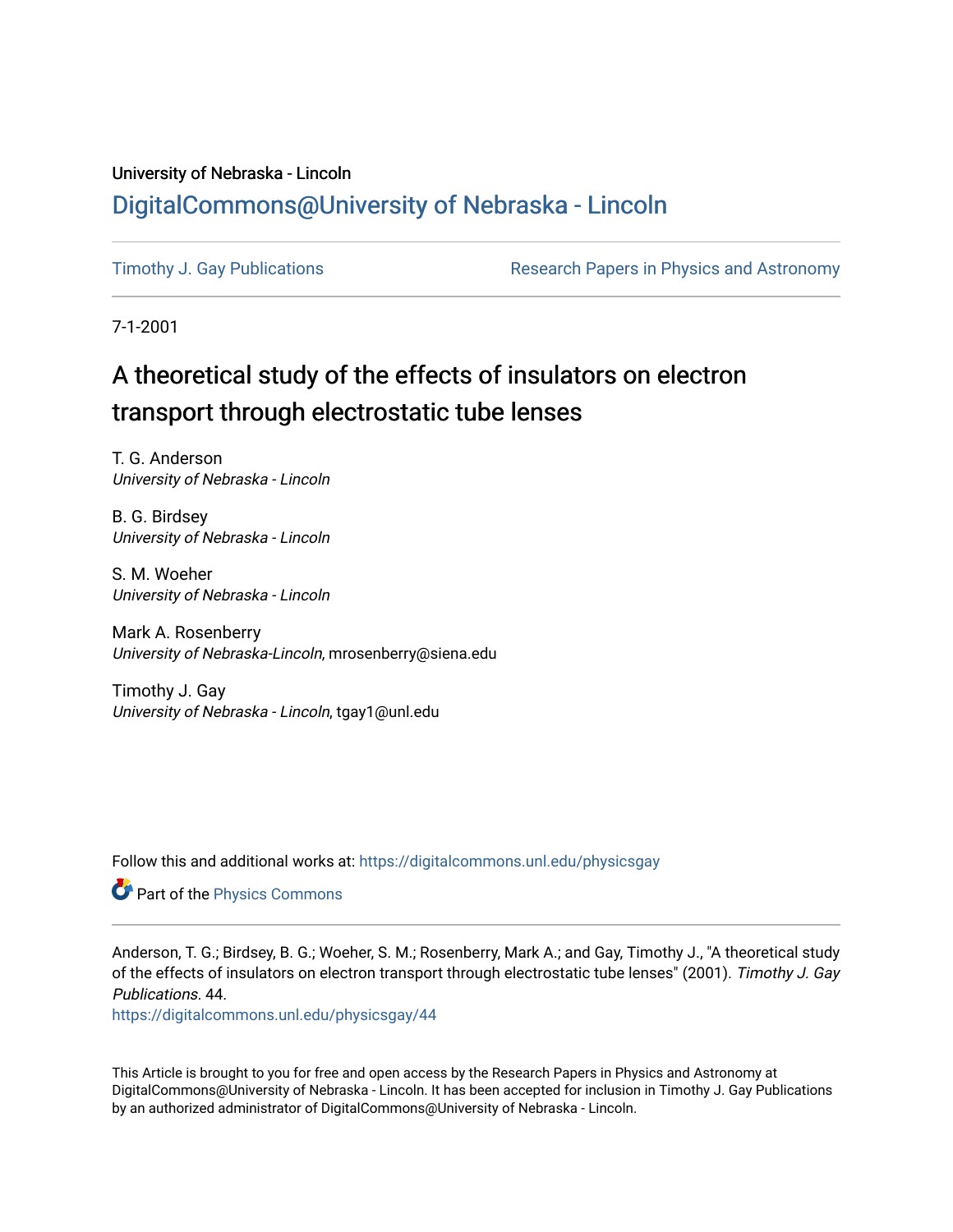### **A theoretical study of the effects of insulators on electron transport through electrostatic tube lenses**

T. G. Anderson,<sup>a)</sup> B. G. Birdsey, S. M. Woeher, M. A. Rosenberry, and T. J. Gay *Behlen Laboratory of Physics, University of Nebraska, Lincoln, Nebraska 68588-0111*

(Received 21 August 2000; accepted for publication 17 January 2001)

Using the computer program SIMION 6, we have studied the effects of spurious insulator charging on the trajectories of electrons through electrostatic tube lenses. We considered lens elements with flat ends, spaced a distance *g* apart, whose inner diameter  $D=10g$ . For the standard cases of drift tubes, two-element lenses, and einzel lenses, we found that charging effects are eliminated if  $t/g > 3.5$ , where *t* is the distance between the lens inner diameter and the charged spacing insulator. © *2001 American Institute of Physics.* [DOI: 10.1063/1.1376654]

#### **I. INTRODUCTION**

Electrostatic tube lenses are often used to transport electrons from their source to a target. The construction of such lens systems typically involves ceramic or plastic insulators that serve to isolate the lens elements electrically and/or align them mechanically.<sup>1</sup> These insulators are often ''charged up'' by stray electrons in the apparatus, and develop unpredictable surface potentials. If not shielded from the primary electron beam, the resultant stray electric fields can cause random, sporadic fluctuations of the electron trajectories through the lenses, making beam handling very difficult.

A standard mechanical configuration for tube lenses involves a U-shaped tray containing two insulating rods that support and align the electrically isolated tubes. Alternate designs involve concentric cylindrical insulating spacers or insulating balls seated in alignment holes. In these situations, spurious insulator fields in the beam transport volume are minimized either by staggering the termination of individual lens elements [see Fig.  $1(a)$ ] or by using tubes with thick walls  $[Fig. 1(b)].$ 

Tube lenses with flat ends are simpler to design and easier to fabricate than elements with stepped ends. This is especially true when they are made from refractory metals, which are difficult to machine. Unfortunately, flat tube ends can allow a direct ''line of sight'' between the beam and nearby insulators, and are thus not as effective in shielding the electrons from stray fields. The following question then arises: for a given tube gap  $g$  [see Fig. 1(b)] between lenses in this flat-end configuration, what must the thickness *t* of the tube walls be to ensure that charging of the insulators will have a negligible effect on the electron beam trajectories? While we ask this question in the context of electron beam transport by tube lenses, we note that its answer has general applicability as a rule of thumb to any situation in which one wishes to electrostatically isolate two volumes sharing a line of sight.

In putting the above question to a number of the electron

optics cognoscenti over the years, the answer appears to be that  $t/g$  should be greater than  $6<sup>2</sup>$ . This rule seems to be followed in the electron optics designs we have seen in other laboratories, although we have not been able to find such a rule codified in the literature. Unfortunately, even for the simplest cylindrical geometry involving two lens elements and an insulator with a uniform charge on its surface, an analytical calculation of the electric fields between the elements appears to be difficult and is not contained in any of the standard texts we consulted covering boundary value problems in electrostatics. Thus we used the powerful threedimensional  $(3D)$  program SIMION 3D Version 6 to analyze the problem.<sup>3</sup>

#### **II. SIMULATED PARAMETERS**

Since we are interested in finding the smallest acceptable aspect ratio  $t/g$ , we reasoned that we should examine the worst physically reasonable scenario we could imagine. We investigated several configurations, including three common types of cylindrical lens systems.<sup>4,5</sup> These were an einzel configuration with three elements, a double-element single lens configuration, and a split drift tube. The general shapes of all the insulators in these models were azimuthal segments of a cylindrically symmetric ring that fit between the gaps of the electrodes [Fig. 1(b)]. We found that the einzel configuration with two similarly charged 180° aligned insulators produced the largest beam deviations. We emphasize that while uniform charging of the same 180° azimuthal segments of consecutive insulators is physically improbable, it maximizes the effects of charging on beam deviation, and thus represents a ''worst possible case'' envelope in which actual charging fluctuations would occur. To study single ''hot spots'' in more realistic situations, we considered 5° segments.

The einzel lens geometry we studied is shown in Fig. 2. We consider the standard situation in which  $g=0.1D$ . The voltages of the tubes are designated as  $V_1$ ,  $V_2$ , and  $V_3$ , with  $V_1$  corresponding to the "upstream" element. In the simulation, we chose,  $V_1 = V_3 = +100$  V and  $V = +400$  V, taking  $V_2 / V_1 > 1$  since this is the most common experimental situation.<sup>1</sup> (In the double lens system, we used  $V_1 = +100$  V

a)Author to whom correspondence should be addressed; electronic mail: tander16@bigred.unl.edu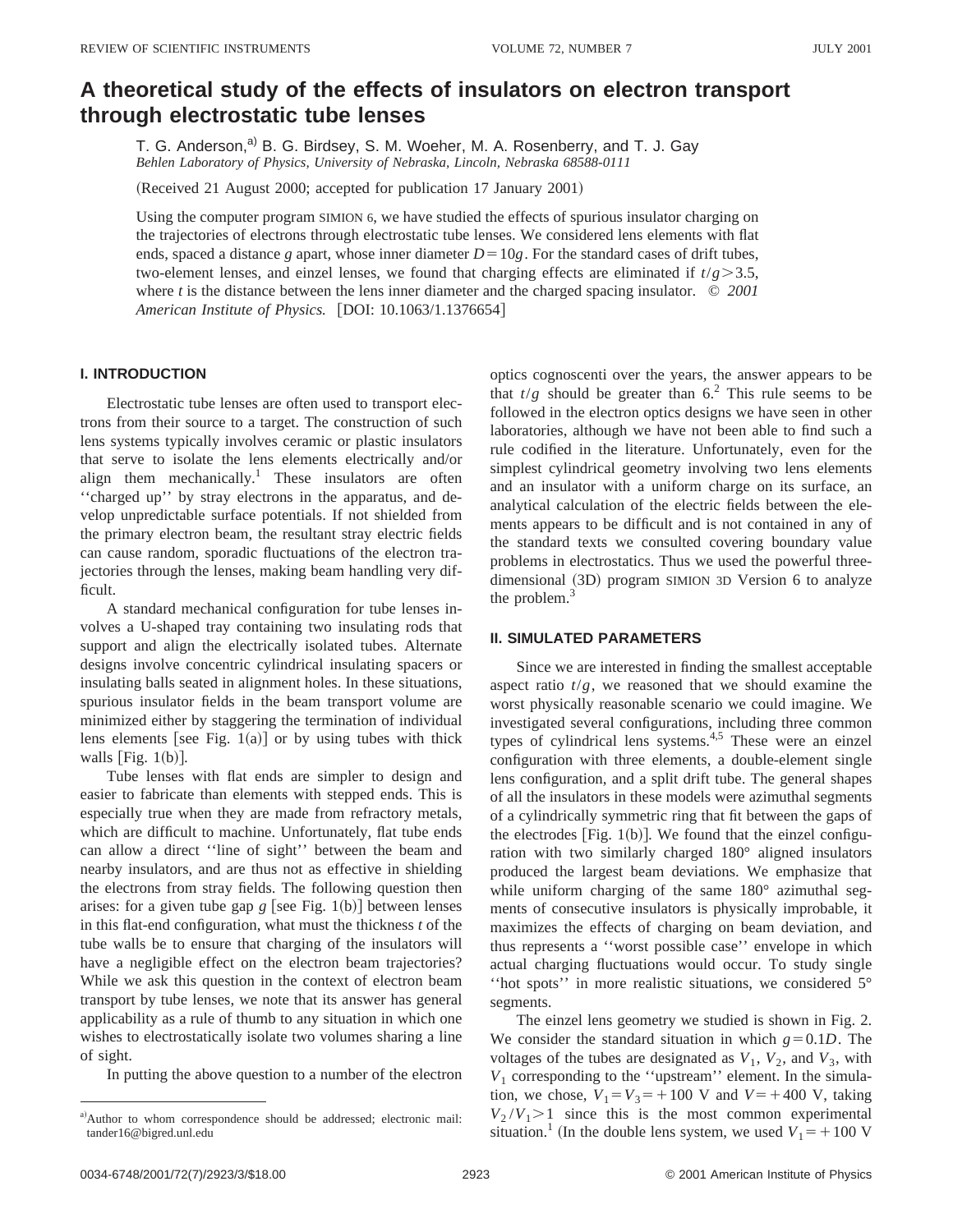

FIG. 1. (a) Metallic tube lenses (shaded) with "stepped" ends, spaced by insulator. (b) Flat lens ends, showing gap dimensions (see the text).

and  $V_2$ = +400 V.) The electron kinetic energy was taken to be 100 eV at the launch point within the first element, corresponding to an  $(imaginary)$  source potential of 0 V. Insulators located between the  $+100$  and  $+400$  V elements were thus ''charged'' to 0 V, at which point no electrons could reach the insulator. The 0 V insulator potential corresponds to the most negative possible value, given a mechanism whereby electrons originating at the source charge the insulators.

In the simulation, the cylindrical electron beam was approximated with 411 separate electron trajectories with an initial kinetic energy of 100 eV and an initial filling factor of 20%. Possible variations in electron source quality were taken into consideration by adjusting the electron beam brightness  $B$  at its launch point:<sup>6</sup>

$$
B = \frac{I}{A \ast \Omega},\tag{1}
$$

where *I* is the beam current, *A* is the cross-sectional area of the beam, and  $\Omega$  is its opening cone half angle. We considered two values of *B* in the first lens element: infinity, corresponding to perfectly collimated initial trajectories, and  $1.3 \times 10^{-2}$  A cm<sup>-2</sup> sr<sup>-1</sup>, which is typical for a beam ex-



FIG. 2. Cross section of the SIMION einzel configuration geometry. Lens voltages:  $V_1 = V_3 = +100$  V and  $V_2 = +400$  V. The simulation indicated has the insulator ''charged'' to 0 V. The initial filling factor of the beam is 20% and the initial kinetic energy is 100 eV. The line at the beam waist indicates the virtual aperture (see the text). The radius used for the virtual aperture was 0.000 64D.



FIG. 3. Percentage beam transmission *P* through the virtual aperture vs shielding aspect ratio  $t/g = a$ . The three data sets indicate different azimuthal angular ranges of the insulator segments.

tracted from a hairpin filament. Assuming a typical beam current of 100  $\mu$ A and a lens inner diameter of 4 cm, Eq. (1) yields  $\Omega = 9.6 \times 10^{-4}$  sr for the hairpin filament.

#### **III. RESULTS**

After investigating numerous combinations of parameters, we found that the major effect of the insulators was beam deflection rather than changes in the focal properties of the system. As expected, the biggest deflections occurred in the 180° insulator case. Although 180° insulator segments charged uniformly combined with beams of infinite brightness are unlikely to occur in real experiments, they follow our criterion of finding the worse possible case. To determine the smallest acceptable aspect ratio,  $a = t/g$ , we used a somewhat arbitrary but reasonable and quantifiable measure of beam deflection: the percentage of transmission *P* through a virtual aperture placed at the disk of least confusion  $\ell$  (beam waist) with no insulators in the system. With the infinitely bright electron beam the disk of least confusion, and hence the virtual aperture, was very small. (The nonzero disk of least confusion corresponds to the fact that the electron lens system which was modeled is not aberration free.<sup>7</sup>) Any divergence from the central axis thus caused a large drop in *P*, making it a very sensitive indicator of charging effects. The dependence of *P* on *a* is illustrated in Fig. 3 for three insulator configurations. Other lens types, voltage ratios, and values of beam brightness produced either similar results or less drastic results than those shown in Fig. 3. Above an aspect ratio of 3 there is less than 10% beam loss, even in the extreme worst-case scenario.

We emphasize that the data of Fig. 3 represent a worstcase scenario in two ways. First the beam brightness is larger than would be encountered with a real source, so the aperture used to determine *P* is unrealistically small. Second, the charged insulator segments are aligned and take up an azimuthal arc of 180° leading to maximum deflection. Using this worst-case scenario as a guide, an aspect ratio of 3 would be appropriate in most situations, and  $a=4$  would be a very conservative design parameter. In fact, many lens systems are assembled using thin rods or rings of insulator,